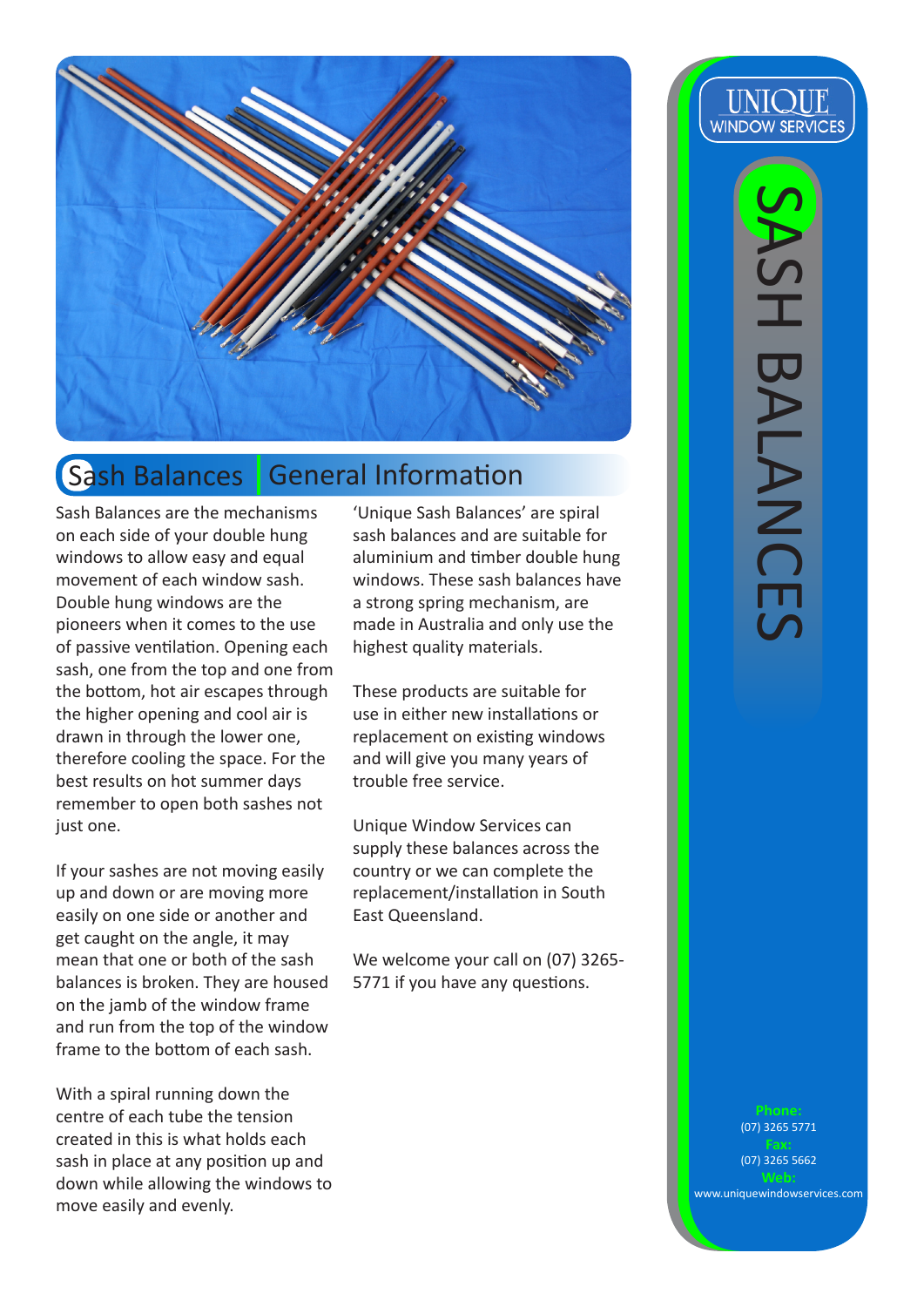## **Sash Balances Measuring**

To ensure you are ordering the correct size of sash balance there are a couple of things you will need.

1. The size of the window. For the purpose of sash balance size this is measured from the inside of the head of the window to the inside of the sill of the window, basically the height where light can be let in through the frame.

2. The weight of the sash window. Obviously it is a little tough to determine the weight of your sash without removing from the frame.

However what we would need to know therefore is any interesting features of your windows. If it a hardwood frame, a large sash, thick glass or anything that would increase the weight over a regular sash. Please advise us if the frame is aluminium or timber.

3. The rebate size in the sash window. The 'rebate' is the groove/ channel that runs down the side of the sash, allowing the actual balance to be attached to the bottom of the sash.



A = Window height for sash balance measurement



(07) 3265 5771

**Fax:** (07) 3265 5662

www.uniquewindowservices.com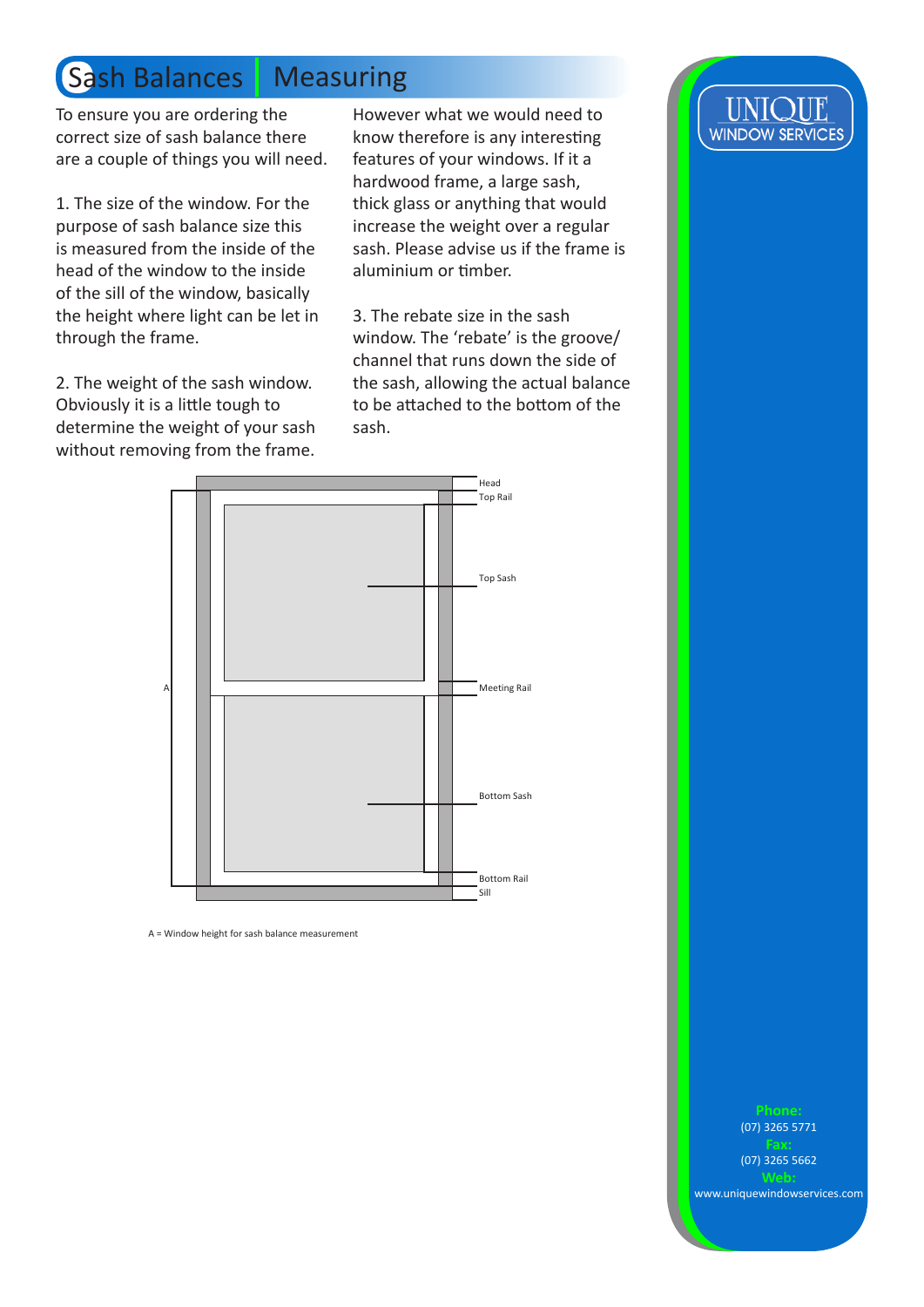#### Sash Balances Sizing Chart

| Over (mm) | Under (mm) | <b>Balance Size</b> |
|-----------|------------|---------------------|
| 635       | 690        | 10                  |
| 690       | 735        | 11                  |
| 735       | 785        | 12                  |
| 785       | 840        | 13                  |
| 840       | 890        | 14                  |
| 890       | 940        | 15                  |
| 940       | 990        | 16                  |
| 990       | 1040       | 17                  |
| 1040      | 1090       | 18                  |
| 1090      | 1145       | 19                  |
| 1145      | 1195       | 20                  |
| 1195      | 1245       | 21                  |
| 1245      | 1295       | 22                  |
| 1295      | 1345       | 23                  |
| 1345      | 1395       | 24                  |
| 1395      | 1450       | 25                  |
| 1450      | 1500       | 26                  |
| 1500      | 1550       | 27                  |
| 1550      | 1600       | 28                  |
| 1600      | 1650       | 29                  |
| 1650      | 1700       | 30                  |
| 1700      | 1755       | 31                  |
| 1755      | 1805       | 32                  |
| 1805      | 1855       | 33                  |
| 1855      | 1905       | 34                  |
| 1905      | 1955       | 35                  |
| 1955      | 2005       | 36                  |
| 2005      | 2055       | 37                  |
| 2055      | 2110       | 38                  |
| 2110      | 2160       | 39                  |
| 2160      | 2210       | 40                  |
| 2210      | 2260       | 41                  |
| 2260      | 2310       | 42                  |
| 2310      | 2360       | 43                  |
| 2360      | 2415       | 44                  |
| 2415      | 2465       | 45                  |
| 2465      | 2515       | 46                  |
| 2515      | 2590       | 47                  |
| 2590      | 2615       | 48                  |

**UNIQUE**<br>WINDOW SERVICES

Please Note: This size is for the bottom balance. When ordering the pairs for both the top and bottom sashes, the top sash will be 2 sizes smaller than the bottom. Example, Size 'A' is 1625mm, the bottom sash size would be #29 and the top sash would be # 27.

(07) 3265 5771

(07) 3265 5662

www.uniquewindowservices.com